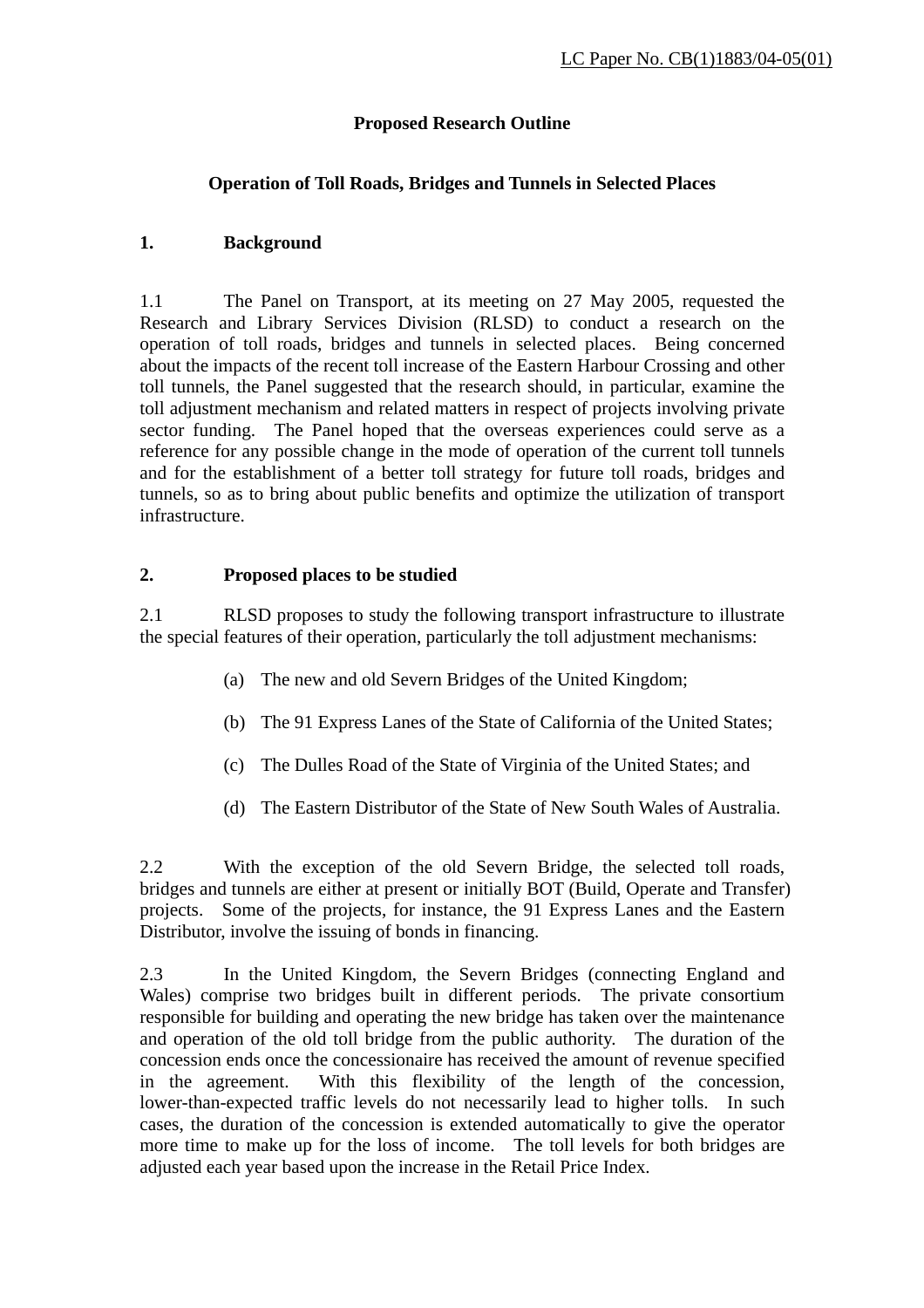2.4 The case relating to the 91 Express Lanes in California involves a change in the mode of operation from private to public. The purpose of the purchase by the Orange County Transportation Authority (OCTA) is to eliminate a "non-compete" agreement with the prior franchised private consortium that prevented improvements to the nearby freeway. OCTA plans and provides funding for the improvements of both the freeway and the toll road, and has been directing excess toll road revenue into improvements of the freeway. Toll adjustment is triggered if the hourly traffic volumes are "consistently too heavy" for a specified period of time and there is the potential for traffic congestion.

2.5 While the Dulles Greenway in Virginia, connecting Dulles Airport and Leesburg, is operated by a private company, the adjustment of its tolls requires prior approval of a state authority. The Eastern Distributor is an expressway between Sydney's Central Business District and Sydney Airport. Tolls are adjusted quarterly according to a rate based on the changes in the consumer price index and the average weekly earnings, or a growth rate of 1%, whichever is the greater.

#### **3. Proposed Outline**

#### **Part 1 — Introduction**

- (a) Background
- (b) Scope of research

#### **Part 2 — A conceptual overview of toll regulation and related matters**

(a) Academics/commentators' views on the issues to be considered in the determination and regulation of tolls

#### **Part 3 — Operation of toll roads, bridges and tunnels in selected places**

- (a) Background
- (b) Cost and financing
- (c) Determination of initial toll level
- (d) Toll policy, toll adjustment and regulation
- (e) Rate of return and other financial indicators
- (f) Financial performance and financial reporting requirements
- (g) Dispute-resolving mechanism and re-negotiation framework (if any)
- (h) Change in mode of operation (if any) and its impact